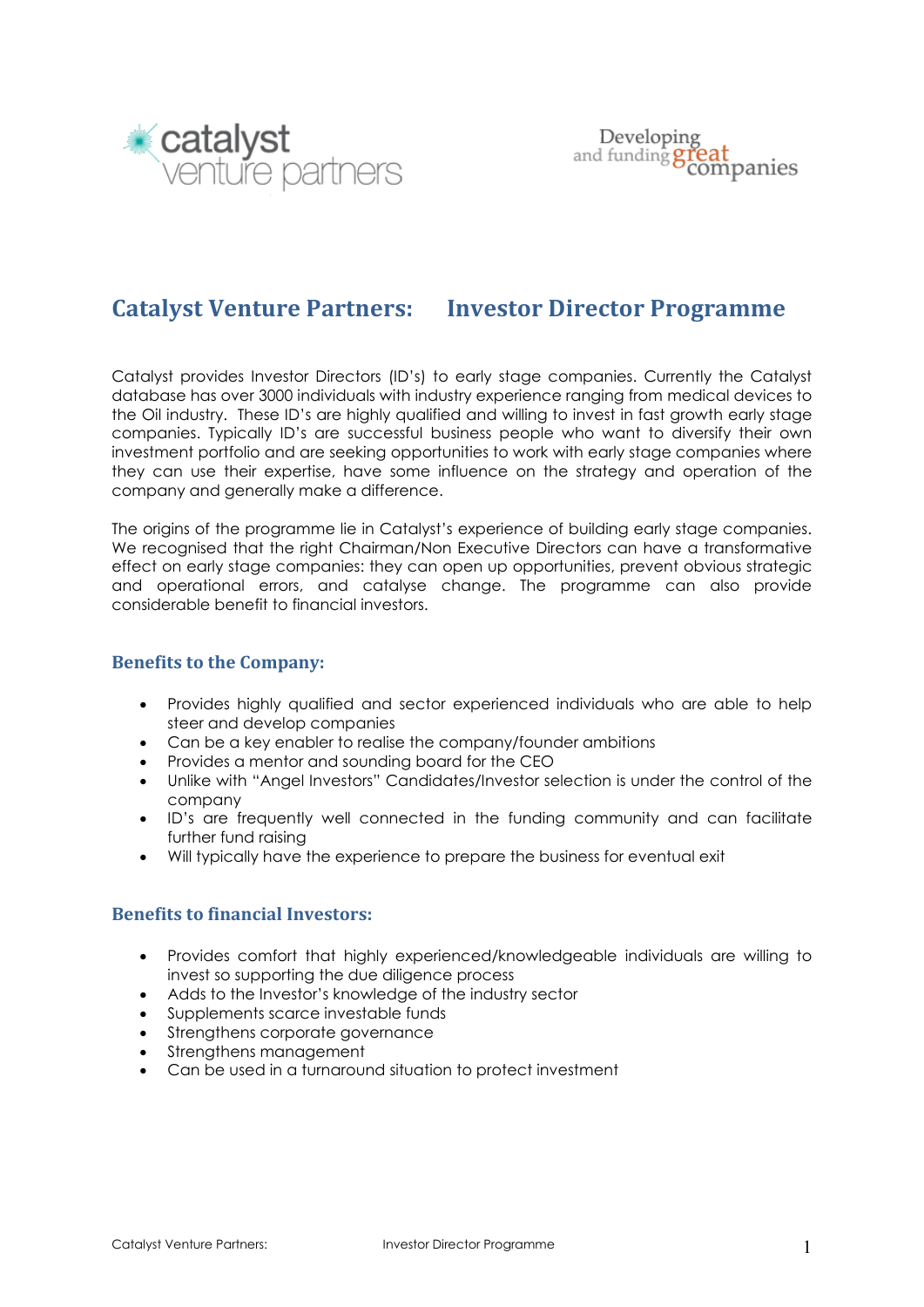## **Case Studies**

Over 30 companies have benefitted from the ID programme. This is a selection of case studies.

#### **Vykson**

Vykson has created the world's first Waste Fuel Turbine Engine purpose designed and built for green power generation. We specialise in generating power from low quality fuels that other engines cannot achieve. We presently operate from high quality gas down to 10% methane with no pilot fuel. We provided a Chairman who is an experienced project manager and leader in the engineering and construction industry having held Director level positions with Ahlstrom and Babcock and Brown. The Chairman invested £100,000. This company is now seeking further funding and/or a trade sale.

#### **TBSC**

TBSC enables software companies to deliver software as SAAS solution using cloud computing. TBSC was part of the Catalyst Accelerator Programme. We provided an Investor Chairman and an Investor Director. The Chairman has more than twenty years' senior management experience at CEO level with information technology companies, He was CEO or MD of ICTV, DST Innovis and Cable data in the US and Gandalf International, Infortron International, Tech-Nel, Hugin-Sweda and Litton Business Systems in the UK. The ID has more than thirty years experience as a senior international banker. He has a track record of leading growth strategies, improving profit performance and managing change across frontiers and cultures. Between them these ID's have invested over £180,000.

#### **EVO Electric**

EVO Electric develops and manufactures advanced electric motors, generators and integrated systems based on proprietary axial flux technology. We provided an Investor Director who is the Senior Independent Director of Hutchison China Meditech Limited and a non-executive director of NTR plc. He was most recently CEO of AIM listed company Hydrodec Group plc. He has had a 25 year business career during which he was Senior Vice President and Group Head of Strategy and Corporate Finance at Global Crossing Ltd. In the mid 1990's he was Group Head of Corporate Finance at Cable and Wireless plc, and before that a Director of North West Water International Ltd.

#### **Classwatch**

Classwatch delivers a teacher-centric solution allowing teachers to capture, archive, and share and learn from the positive and negative activities within their classroom. Classwatch was part of the Catalyst Accelerator Programme. Under this programme we provided a Chairman and an Investor Director. The Chairman was previously a banker and senior politician. The ID is a marketing and sales led Managing Director with a strong background in business development and operations. Prior to joining and investing in Classwatch, he was CEO at MultiMedia Television PLC, which was an IT solution start up in the Digital TV, media sector. He floated the company on AIM in 2004.